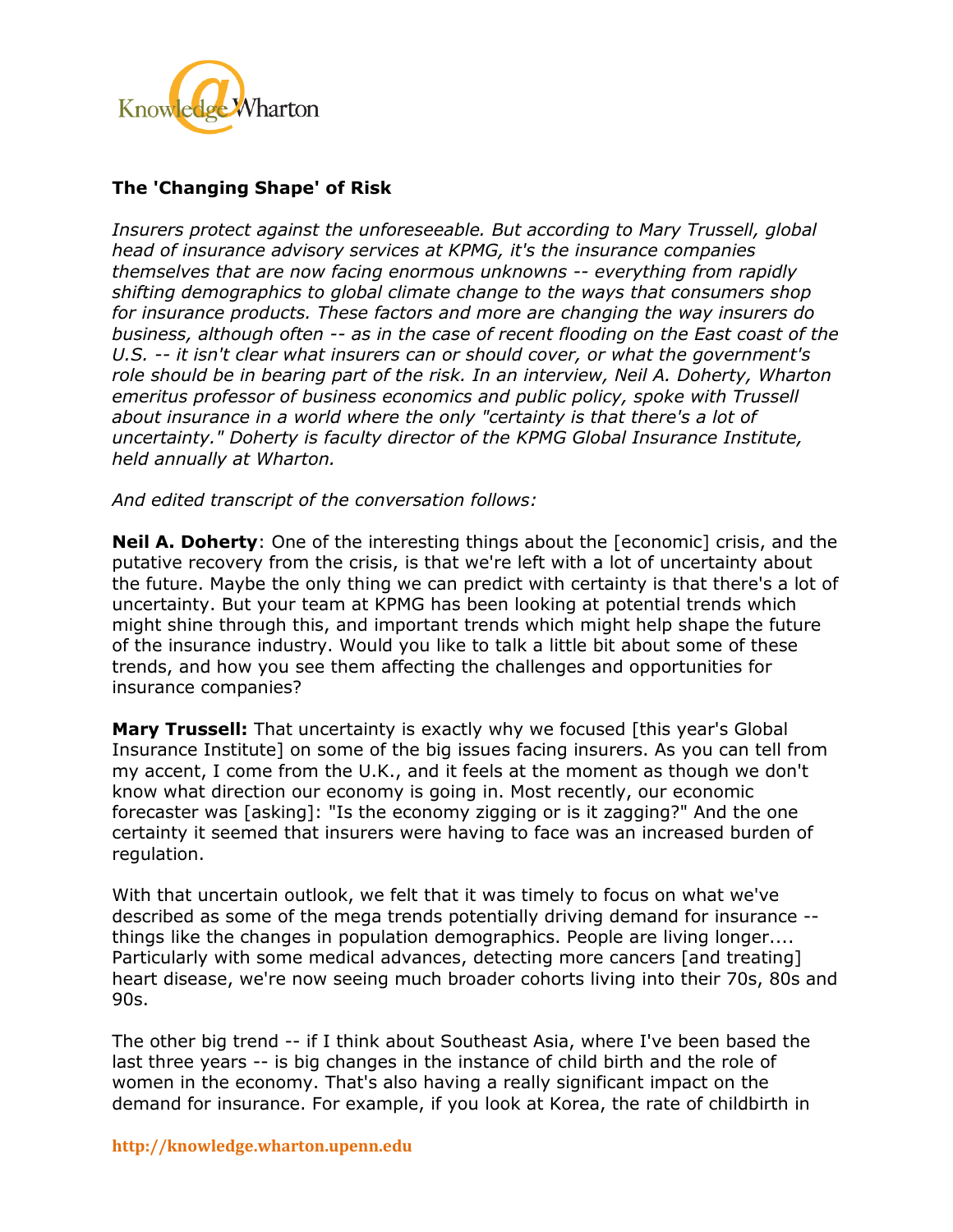

the population has dropped almost by half in ten years, as the population has become more educated and more women are entering the workforce. And as populations [grow smaller], people can see that they need to save for retirement. That really creates an environment that has a lot of potential for insurance. So that's one piece of the equation.

[As for] other things that have a less positive potential, just think about some of the changes in the environment. Relatively few people now question climate change. But the other big impact is not only what's actually going on in the environment, but really as populations are getting wealthier, and as we're getting more urbanized, that's actually creating greater exposure to risk. We sometimes talk about the shape of risk changing, so clearly that's something that insurers need to be very alive to. And that poses really significant issues.

...What else is going on? Well, lots of technological change. That can feel like both a blessing and a burden. Everybody these days wants everything to be on 24/7. We've gone from wanting to deal with things online to wanting to deal with things through smartphones and tablets. What are insurers doing to actually make sure their products are front of mind for their consumers? But also importantly, as customers are interacting with them in the digital world rather than face to face, that [creates] a vast array of data, and a lot of the more forward-looking insurers are starting to mine that data, starting to use it to predict not only how to price their products, but also how to design them and actually tailor products to customers' needs.

And there's also a huge change in individuals' preferences, and a really significant loss of trust [following the] global financial crisis. There was a short piece in the comment column [of today's paper] by the co-chief executive of Deutsche Bank, saying how unfortunate it was that at social events, nobody wanted to talk to him because he was a banker. Well, the bad news for insurers is that if you look, for example, at the Edelman Trust Barometer, which measures the public's trust in institutions, I'm afraid to say that insurers are grouped with the broader financial services institutions; they are even less trusted than banks.

So, that's a very rapid tour around some of these issues....

**Doherty:** You identified some of the major trends, such as [change] in population, which is obviously not only going to generate demand in the near future, but also is going to affect the age distribution in the long term and maybe exacerbate some of the aging population issues which we've got in the U.S. Global climate change is another one which has some interesting implications about how risk is transferred between people and what's the government's role in bearing part of this risk. For example, we can imagine that climate change will alter the values of properties in different locations. It might make some locations uninhabitable. And there are risks which are of a mega-duration.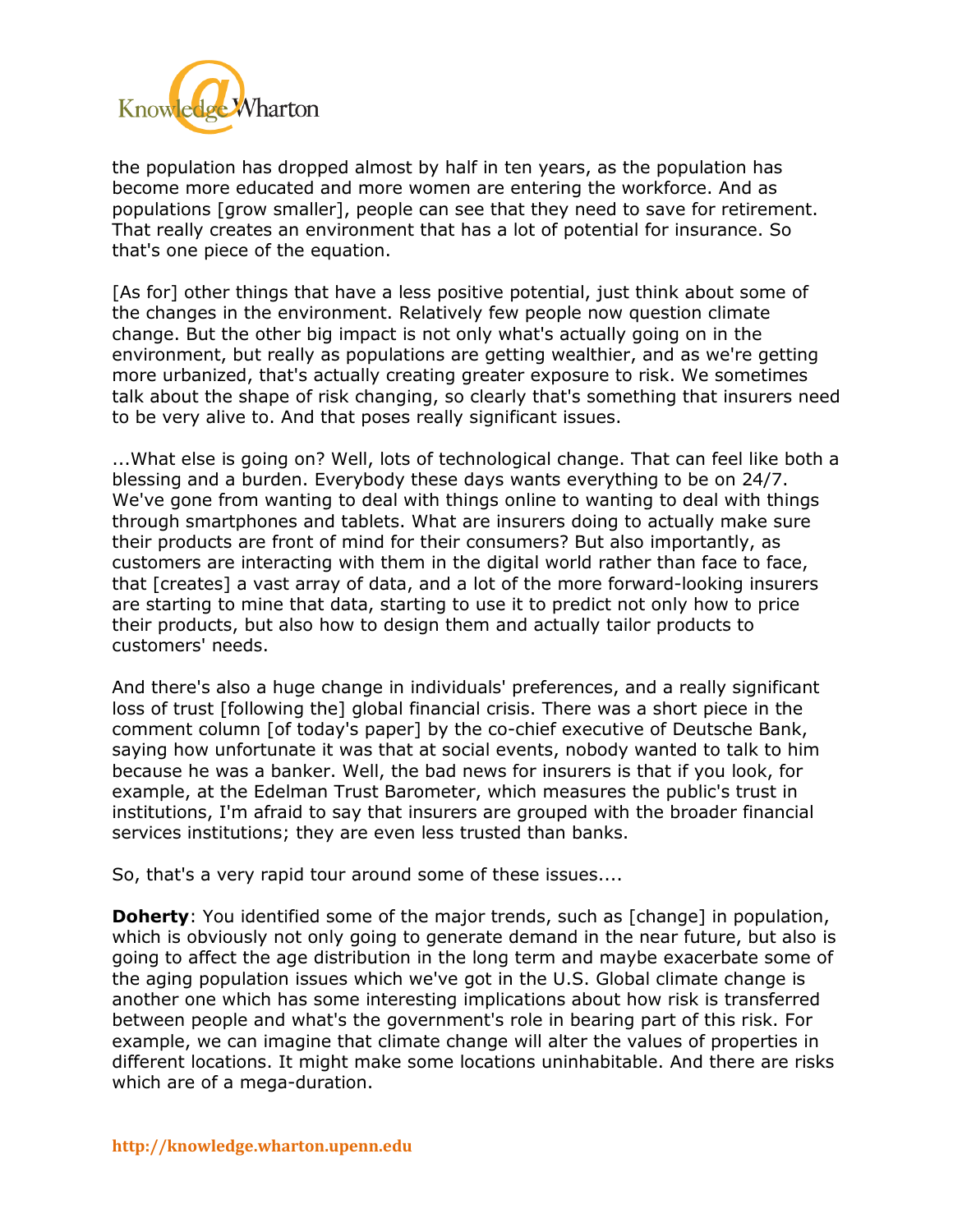

**Trussell:** These are really difficult risks [to figure out how to address]. It involves dealing with governments, dealing with corporates, dealing with individuals. And what the [right] forum is to resolve some of those issues, I think, is actually very hard to see. Thinking about some of the flooding that took place [recently] -- well, clearly there are lots of issues close to home here on the northeastern seaboard, but also in Australia last year. There are a number of government commissions looking at those. The thing that was quite extraordinary is that some insurers were fighting flood coverage for their customers and others weren't. And [there were not] any very clear answers as to how some of those really difficult issues were going to be addressed.

One thing that we can see is that there is the potential that [these issues] are only going to become more significant. That's not only because of some of these trends in the environment, but also because of the pace at which populations are urbanizing. That means that the concentrations of risk are really building up very, very significantly. And one of the very interesting examples of that is the floods in Thailand last year. A lot of people think of Thailand as a holiday destination. They think of it as having very beautiful beaches. Likely, they probably think of it as still a very largely agricultural country in the middle.

Well, actually there's a huge amount of consumer electronics assembly and manufacturing that takes place there. And the thing that was particularly critical was that in the early part of the year, there was the terrible tsunami in Japan. So a lot of those Japanese light electronics, even hard disk manufacturers, were able to shift their supply chains out of Japan into Thailand. And Thailand had significantly greater exposure to flooding than I think perhaps any insurer had expected. I mean, it's actually a great success story for the insurance industry.

**Doherty**: That's a good example of how when we think about these potential trends, we can make strategic decisions now to anticipate what might happen and protect ourselves, to manage that risk. Can you give some other examples of opportunities which might be available to insurance companies, given the distress in the insurance industry these days? Or maybe things they can do proactively to address population change, either to defend against it or find opportunities in it?

**Trussell:** One thing that I think is very interesting is some of the trends around micro insurance. Some insurers have historically had some very significant questions around what does this mean for us? Is this real insurance? Is it something that actually fits our business model?

Insurance has huge social value. If you think about it, part of the role of insurance is to buffer risk and to transfer risk. It's got very significant practical implications for populations [in developing countries]. And there are some very, very interesting practical examples. For example, in Kenya we've seen the development of crop insurance. It's a very smart product. It's a smart product that actually is paying out on an index. If your crop is subject to frost and it's going to be damaged, you don't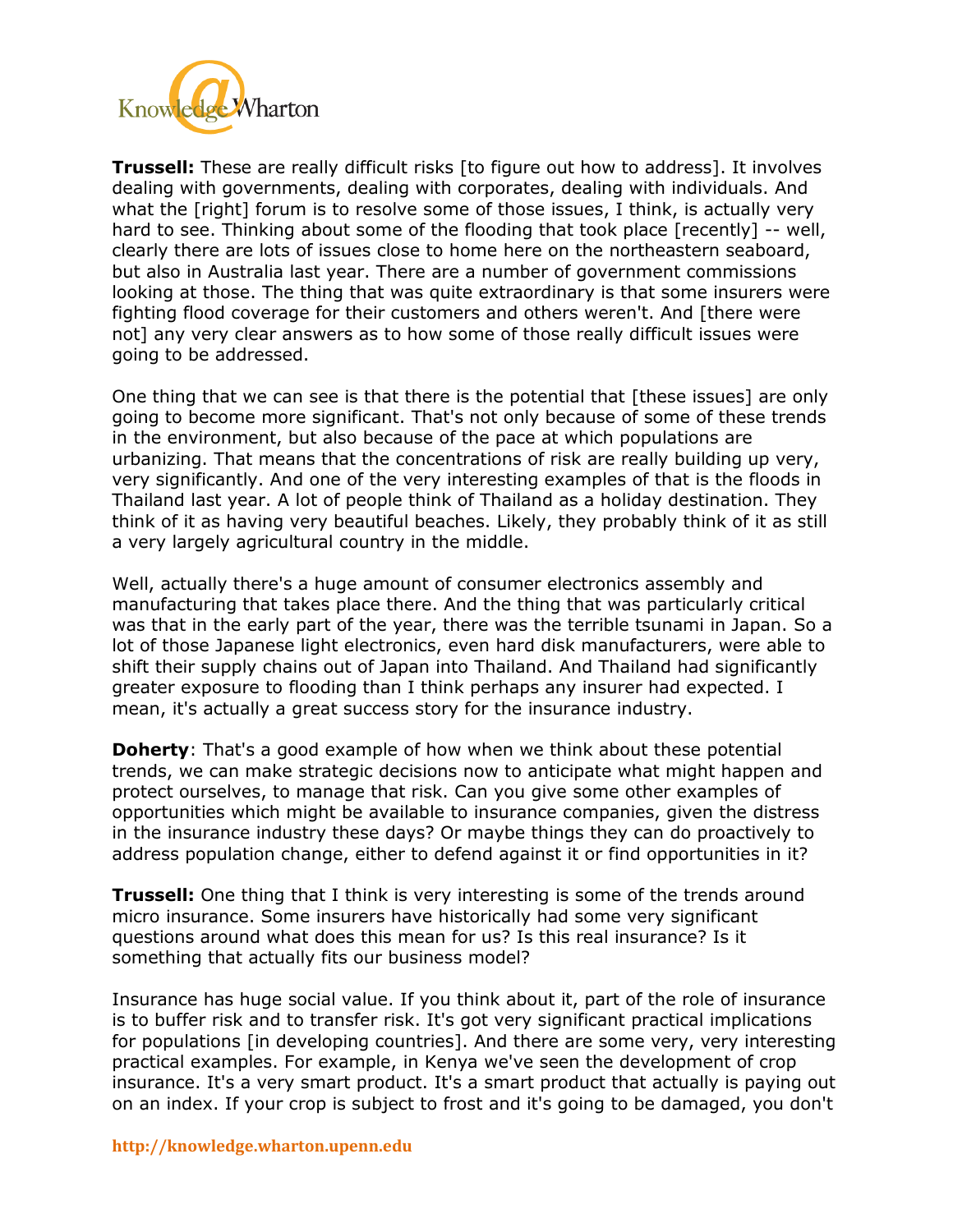

actually have to prove loss because there are statistics out there. Now, a lot of this is actually transacted through mobile phones. So it's a great example of insurers being forced to be very lean and nimble. And one of the things I think is very interesting is whether there are applications for that [kind of product] in the more developed parts of the world.

**Doherty**: That is really interesting. I was recently looking at World Bank's vulnerability index across various countries. People in some of the African states, and some of the poorer Asian states, are very, very high on this vulnerability index. It seems to me that the capacity of the insurance industry is going to be stretched when it comes to talking about some of these mega climate risks. But that same capacity could add immense social value for a lot of the micro insurance programs you're talking about. But is this a viable economic model? Are the numbers there? Does it have to be driven by profit, or are there some other models by which the insurance industry can participate here?

**Trussell:** I think a lot of these programs are initially being catalyzed through NGOs. I personally think there is a role for insurers, and for insurers to make profit from this. But it does force them to live within very slender means. And that's something that is going to become increasingly important. There's a huge focus on more customer-focused products, products that are focused around customer needs. And I think insurers that can take cost out of their business model are some of the ones who are going to be best positioned for the future.

**Doherty**: Yes, because for some of these products, the [premiums are] tiny.... It's maybe a \$10 premium, or perhaps less than that.

## **Trussell:** Yes.

**Doherty**: And with that, you've got to provide coverage and the distribution as well, and the claim settlement -- everything involved in that.

**Trussell:** But there are really smart things that you can do through mobile payments, through a mobile phone. There's a great example of using the camera on the back of a smartphone to swipe the barcode on things like your bags of fertilizer or your bags of seeds. What a great application of technology. If you think about how lean that is, it's taking a lot of the intermediaries out of the process. And so it's taking cost out of the process.

**Doherty**: Are there lessons there which we can bring back to Europe or to the United States?

**Trussell:** Well, that is one of the most interesting examples that I've come across. I really think there is more that can be done. I've spent the last three years living in China, and there's much, much greater willingness and propensity to want to [perform transactions], such as payments, using your mobile. Here in the U.S., or